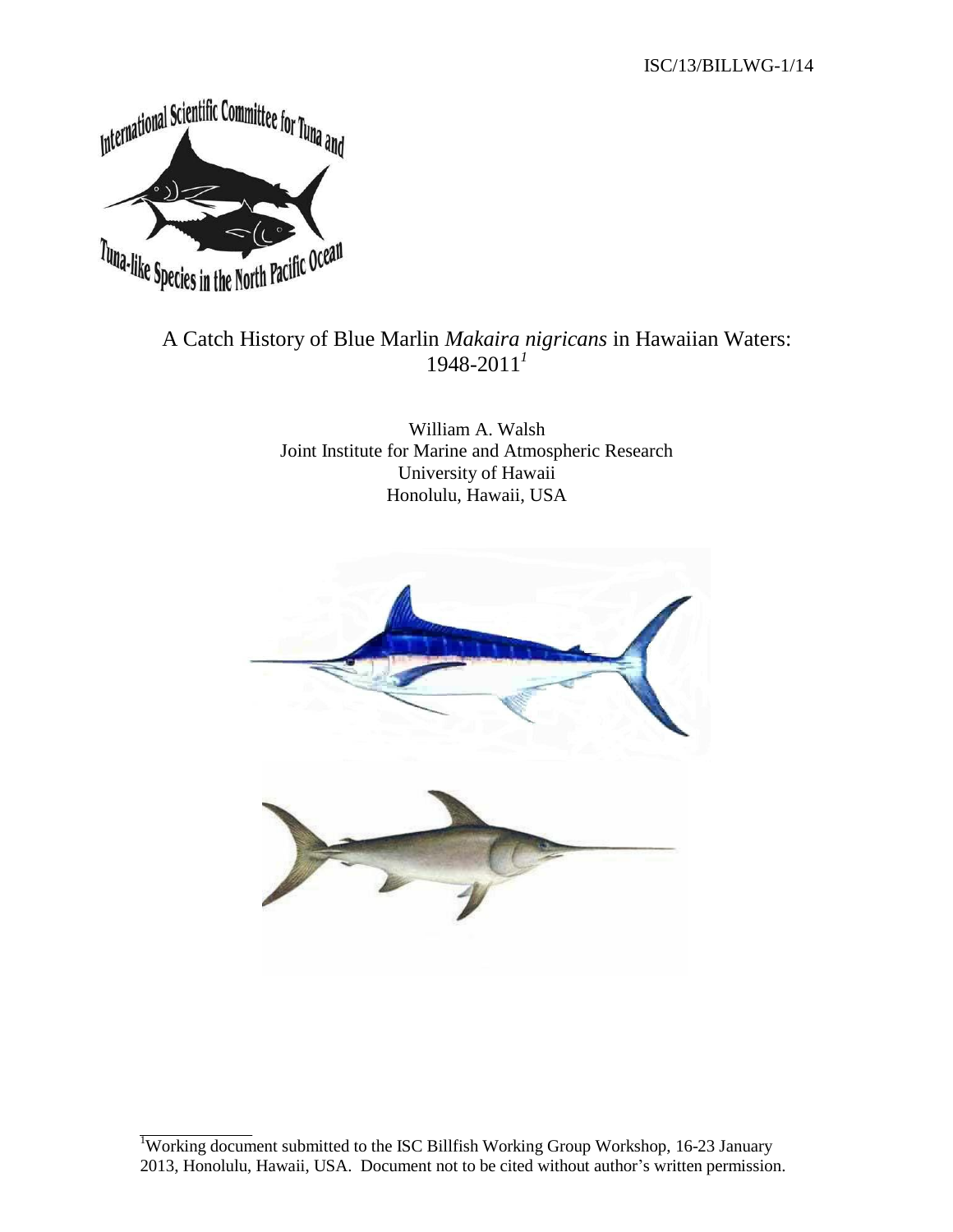#### **A Catch History for Blue Marlin** *Makaira nigricans* **in Hawaiian Waters: 1948–2011**

William A. Walsh

University of Hawaii

Joint Institute for Marine and Atmospheric Research

Pacific Islands Fisheries Science Center

2570 Dole St.

Honolulu, HI USA

96822

#### **Abstract**

This working paper (ISC/13/BILLWG-1/14) presents a catch history for blue marlin *Makaira nigricans* in Hawaiian waters from 1948 through 2011 as input to the stock assessment to be conducted under the auspices of the ISC BILLWG. The data from 1948–1994, obtained primarily from Hawaii Division of Aquatic Resources records, are the nominal values presented to the ISC BILLWG in 2012. A more detailed, corrected catch history for the Hawaii-based pelagic longline fleet from 1995–2011 was prepared by using fishery observer data, commercial fishing logbooks, and sales records from public fish auctions. This work was necessary because species misidentifications of istiophorid billfishes are a longstanding problem in this fishery. Logbook data from unobserved fishing trips were corrected by applying the coefficients from a zero-inflated negative binomial model to the corresponding explanatory variables in the logbook reports to predict catches, which were then used as a comparison standard for the logbooks. The corrected catch estimates ranged from 2675 to 8296 fish per year, equivalent to 199.1 to 500.57 metric tons. The logbook corrections produced estimates that averaged 27.3% less per year than the official NMFS statistics. The catch in 1997 exceeded those from all other years by more than 170 metric tons. Estimated catches averaged 250.9 metric tons per year in 1998−2011. An appendix provides detailed methods for the catch data correction procedures.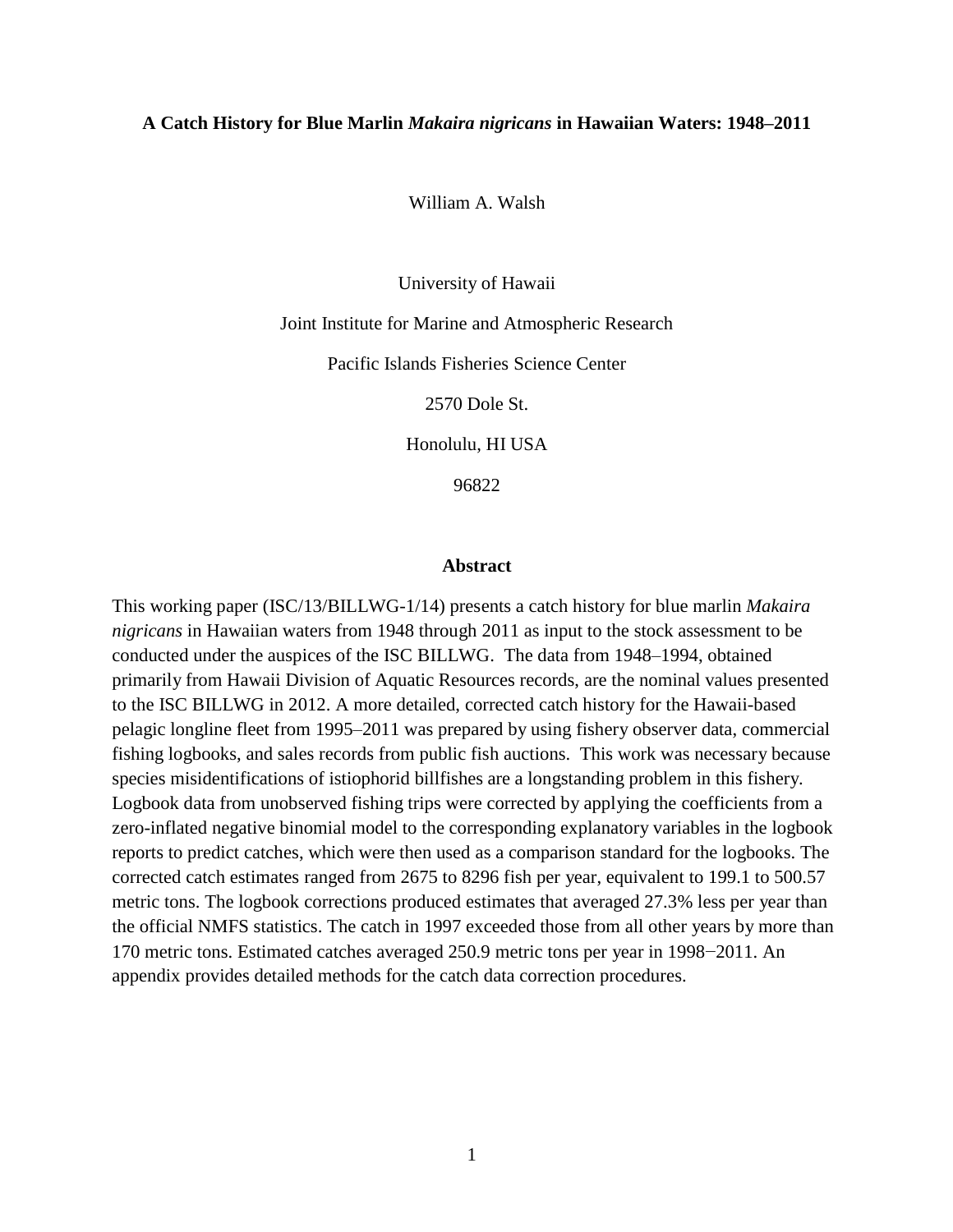## **Introduction**

This working paper (WP: ISC/13/BILLWG-1/14) presents a long-term (1948–2011) catch history for blue marlin *Makaira nigricans* in Hawaiian waters. The ISC Billfish Working Group (BILLWG) recently completed a stock assessment for striped marlin *Kajikia audax* (Lee et al. 2012). Blue marlin is the next species scheduled for assessment by the BILLWG; this WP presents catch estimates to serve as input to it.

This blue marlin catch history consists of a 46-year nominal catch time series (1948–1994) previously reported by Walsh et al. (2012), followed by a 17-year corrected catch series (1995– 2011). Catch history correction for the latter period was feasible because a mandatory commercial logbook program was initiated for this fishery in 1990, the Pacific Island Regional Observer Program (PIROP) was founded in 1994, and commercial sales data were available from public fish auction sales records. The availability of these three data sources permitted development and use of statistical methodology specifically intended for evaluation of billfish logbook data accuracy (Walsh et al. 2005; 2007).

The principal finding of previous studies was that corrected blue marlin catch estimates were considerably lower and more accurate than National Marine Fisheries Service (NMFS) statistics (Walsh et al. 2005; 2007). This WP lengthens the time series of corrected data for blue marlin in this pelagic longline fishery, where it is an economically valuable incidentally caught species.

This WP is written with the intention of providing fully comprehensible input to the stock assessment. Thus, an appendix provides details of the methods and calculations used to estimate blue marlin catch data from Hawaiian waters.

## **Methods**

Description of the fishery

The companion WP (Walsh et al. 2013: ISC/13/BILLWG-1/13) presents a description of the Hawaii-based pelagic longline fishery. An additional overview of this longline fishery and others taking billfishes in Hawaiian waters is provided in Ito (2013: ISC/13/BILLWG-1/04).

## Data sources

A 46-year nominal catch history for blue marlin in Hawaiian waters (1948−1994), derived primarily from Hawaii Division of Aquatic Resources (HDAR) records was presented to the BILLWG as Table 1 in Walsh et al. (2012). Additional details regarding acquisition and archival of marlins catch data in 1948−1994, including a critique of accuracy are in Walsh and Ito (2011).

Catch data from 1995−2011 were extracted from the electronic data archive at the NOAA Fisheries Pacific Islands Fisheries Science Center (PIFSC). The fishery observer data were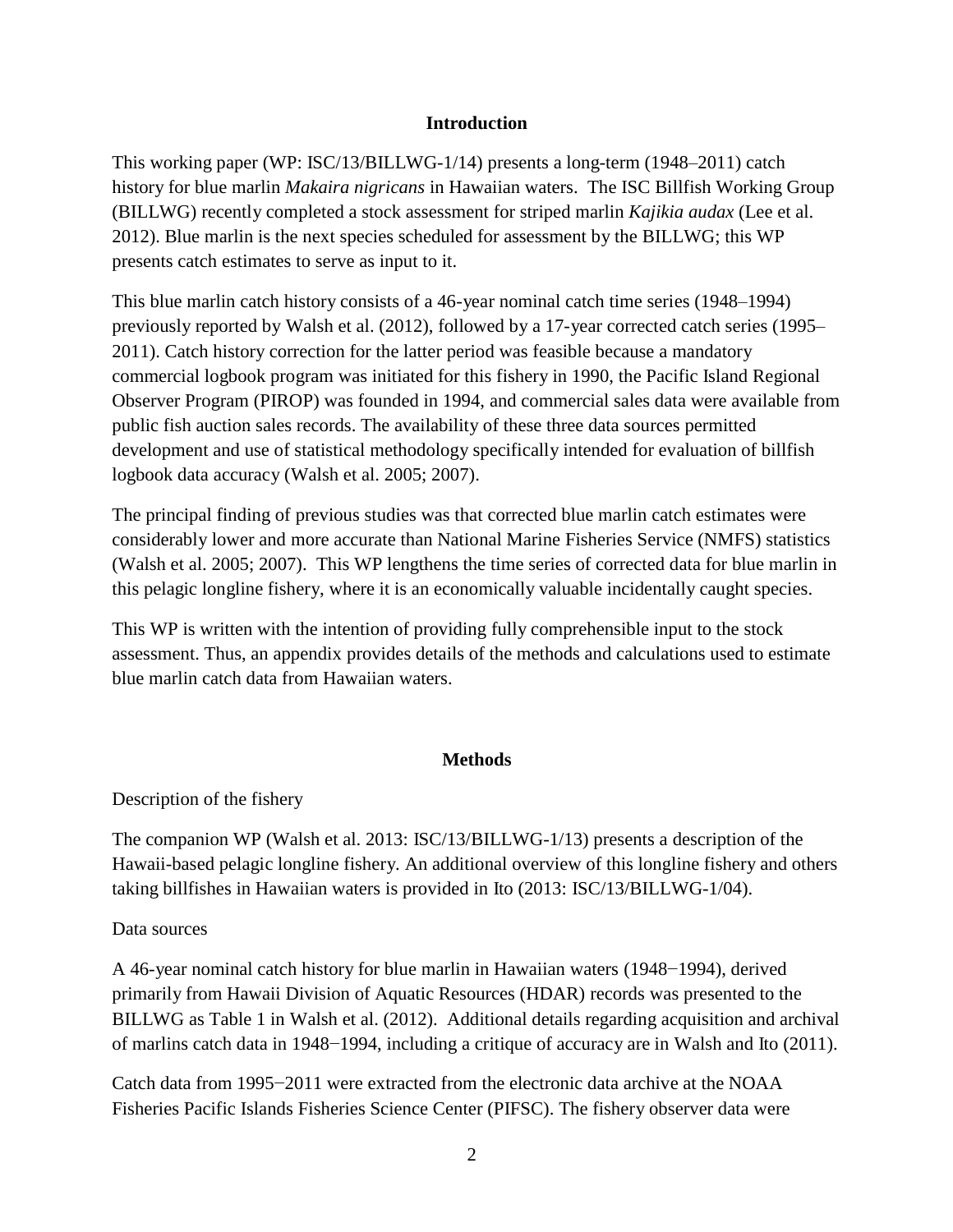collected by the PIROP. Auction data were collected PIFSC personnel twice weekly through 1999. Complete auction sales records have been provided electronically by the HDAR since January 2000. Logbooks were collected by PIFSC personnel, followed by keypunching and archival on-site in an ORACLE data base.

Catch and tonnage estimates

Numerical catch estimates were obtained by adding the catches reported by PIROP observers, the totals from uncorrected logbooks (i.e., those accepted as accurate), and predicted values replacing data deemed questionable. Tonnage estimates (metric tons: MT) were obtained by multiplying the corrected quarterly catch estimates by quarterly mean weights obtained from fish auction records.

# Supplementary information

Table A1 presents a comparison of observer data, logbooks on observed trips, and logbooks on unobserved trips to elucidate the bias in the self-reported logbook data. Table A2 provides summary statistics for the operational parameters used in the catch history correction for 1995−2011.

## **Results**

Catch history

The annual estimates of blue marlin catches from 1948–1994 (Table 1) are taken from Walsh et al. (2012, ISC/12/BILLWG-1, WP 3, Table 1, pp. 11–15). There was no attempt to correct these estimates because fishery observer reports and sales records were not available.

The HDAR time series appeared to consist of several intervals. The average annual landings in 1948−1957 were 89.87 MT (74.28−123.42 MT). This decreased to an annual average of 46.36 MT for 1958−1969 (31.44−60.92 metric tons). Reported landings from 1971−1975 (1.37−34.86 MT) were very low. Higher landings (124.03 MT) were reported in 1977, followed by a gradual increase to 264.07 MT in 1988. The reported landings for 1989−1994 were much higher (367.54−534.79 MT).

The corrected annual catch totals from 1995−2011 in logbooks (Table 2) ranged from a maximum of 8296 in 1997 to a minimum of 2675 in 2007. The 1997 catch exceeded those in all other years by more than 75%. The second and third quarter catches in 1997 were greater than those in all other years. The highest catch in later years was taken in 2006 (4333 blue marlin), followed immediately by the minimum.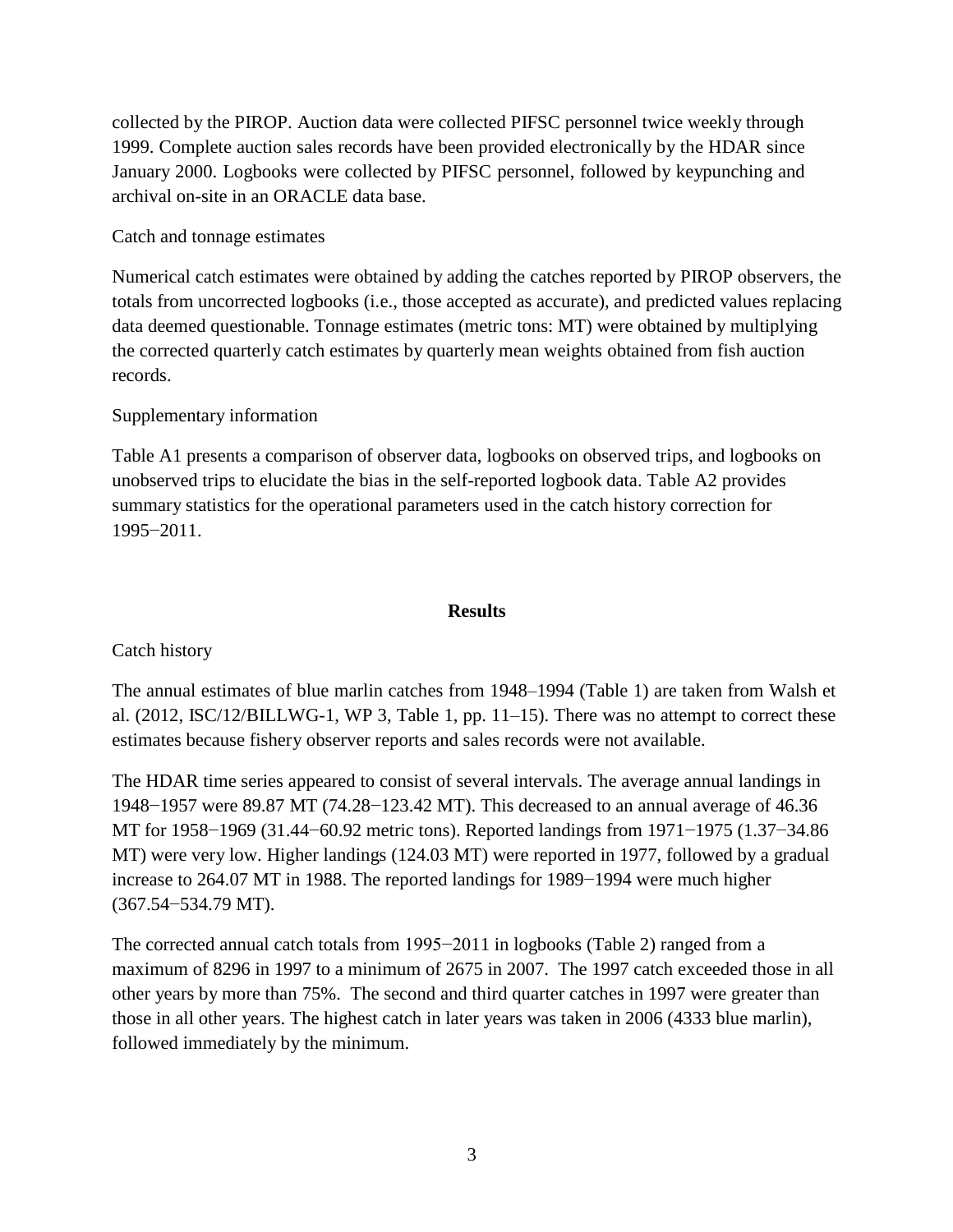The corrections (Table 3) resulted in downward adjustments every year except 1997. The reason that 1997 differed was that 36% of the large negative SR were associated with sets in 1997, and replacing these negative outliers with predicted values increased the corrected catch estimate.

The tonnage estimates (Table 4) in 1995−1999 varied 2.5-fold (199.1−500.57 MT). Estimates averaged 250.9 metric tons per year in 1998−2011. It was noteworthy that the HDAR estimates from 1990, 1991, and 1994 (Table 1) were greater than those from all later years, reflecting the effects of catch correction, although the catches in 1997 and 1995 to a lesser extent approached the earlier levels.

#### **Discussion**

This work lengthens the corrected catch history for blue marlin in this longline fishery. Published studies have documented overreporting of blue marlin caused primarily by misidentifications of striped marlin (Walsh et al. 2005; 2007). The crux of the issue is the upward bias in logbook reporting for blue marlin, which is apparent even on observed trips. It can be inferred that these corrected catch estimates are more accurate than the NMFS official catch statistics.

#### **Acknowledgments**

Brent Miyamoto and Christopher Tokita helped with acquisition of longline catch data. Diosdado Gonzales and Russell Ito helped with acquisition of fish auction data.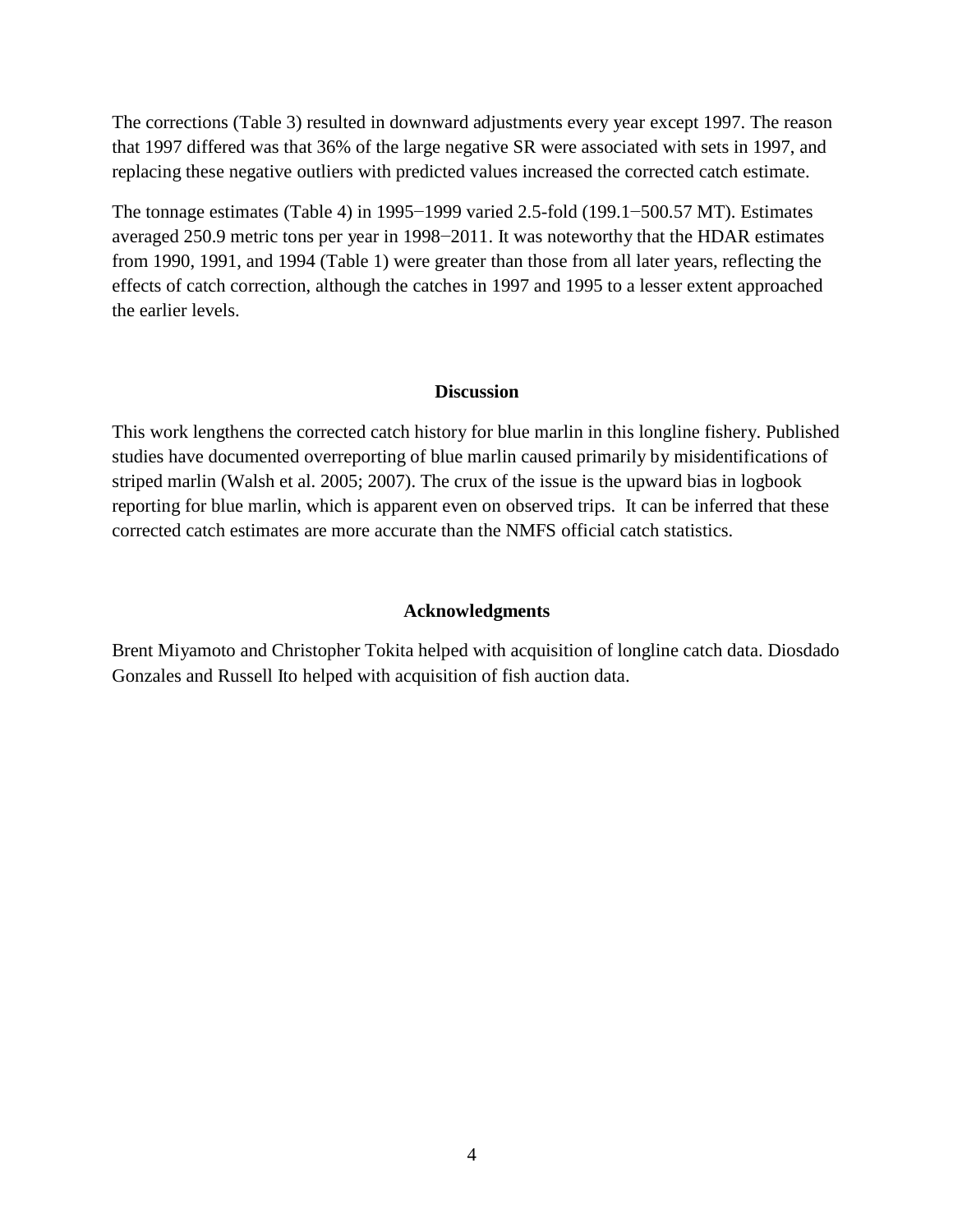## **Literature Cited**

Ito, R.Y. 2013. US commercial fisheries for marlins in the North Pacific Ocean. Working Paper Number ISC/13/BILLWG-1/04.

Lee, H.-H., K.R. Piner, R.Humphreys, and J. Brodziak. 2012. Stock assessment of striped marlin in the western and central North Pacific Ocean. Billfish Working Group International Scientific Committee for Tuna and Tuna‐like Species in the North Pacific Ocean. 28 August, 2012.

R Development Core Team (2008). R: A language and environment for statistical computing. R Foundation for Statistical Computing, Vienna.

Walsh, W.A. 2000. Comparisons of fish catches reported by fishery observers and in logbooks of Hawaii-based commercial longline vessels. Southwest Fisheries Science Center Administrative Report H-00-07.

Walsh, W.A. and R. Ito. 2011. A long-term corrected catch history for striped marlin, *Kajikia audax*, in Hawaiian waters. ISC/11/BILLWG-1/03.

Walsh, W.A. and P. Kleiber. 2001. Generalized additive model and regression tree analyses of blue shark (*Prionace glauca*) catch rates by the Hawaii-based commercial longline fishery. Fisheries Research 53:115–131

Walsh, W. A., K. A. Bigelow, and R. Y. Ito. 2007. Corrected catch histories and logbook accuracy for billfishes (Istiophoridae) in the Hawaii-based longline fishery. NOAA Technical Memorandum NMFS-PIFSC-13.

Walsh, W. A., R. Y. Ito, K. E. Kawamoto, and M. McCracken. 2005. Analysis of logbook accuracy for blue marlin (*Makaira nigricans*) in the Hawaii-based longline fishery with a generalized additive model and commercial sales data. Fisheries Research 75:175–192.

Walsh, W. A., D.T. Tagami, and H. Wang. 2012. A long-term nominal catch history for blue marlin *Makaira nigricans* in Hawaiian waters. Working Paper Number ISC/12/BILLWG-1/03.

Walsh, W.A., Y.-J. Chang, and H.-H. Lee. 2013. Catch statistics, size composition, and CPUE standardizations for blue marlin *Makaira nigricans* in the Hawaii-based pelagic longline fishery in 1995–2011. Working Paper Number ISC/13/BILLWG-1/13.

Zuur, A. E., E. N. Ieno, N. J. Walker, A. A. Saveliev, and G. M. Smith. 2009. Zero-truncated and zero-inflated models for count data. In: Mixed Effects Models and Extensions in Ecology with R, pp. 261–293. Springer Science + Business Media, LLC. New York.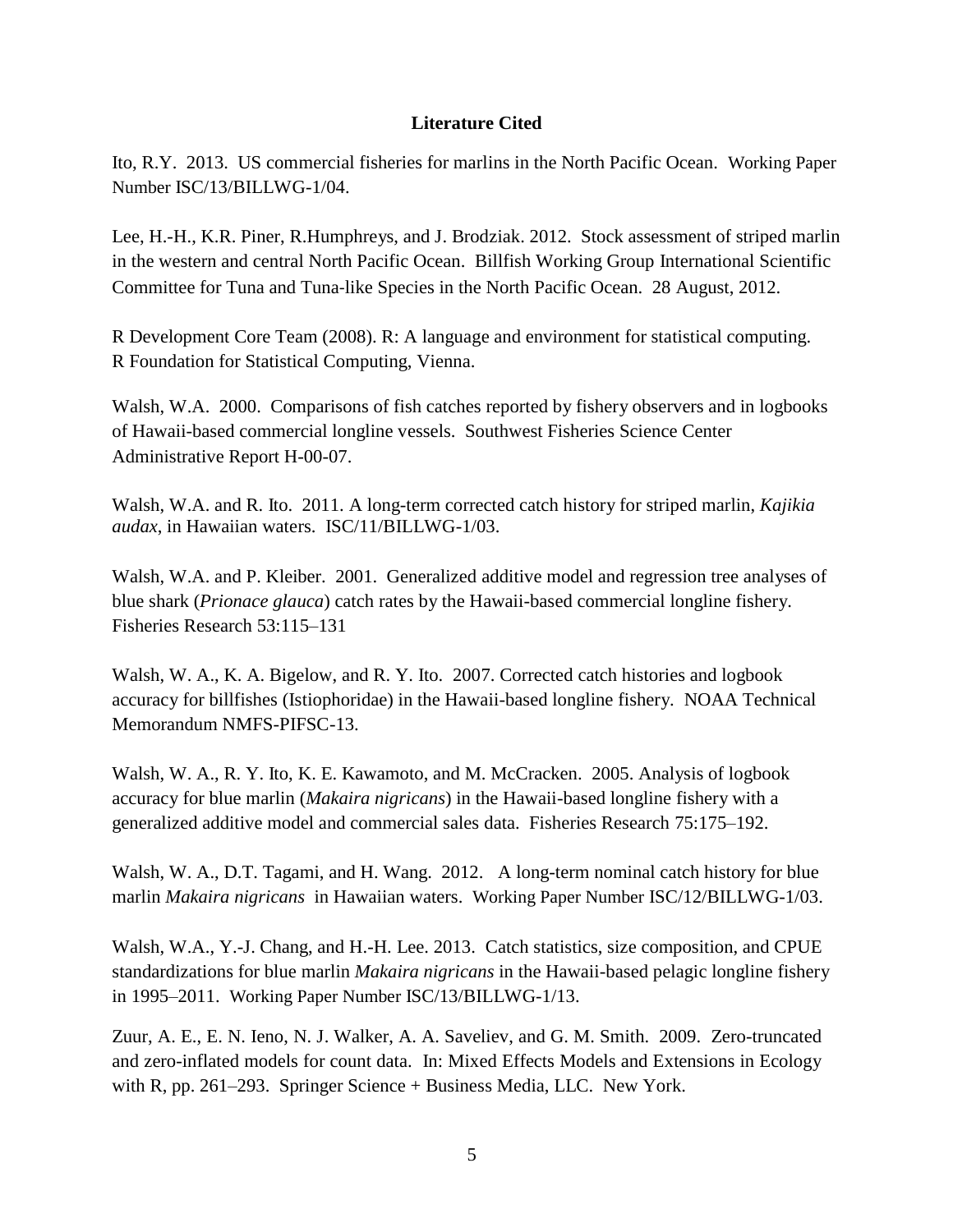Table 1. Summary of blue marlin *Makaira nigricans* landings from Hawaiian waters at quarterly intervals in 1948–1994. Data are presented in two columns per page. Annual totals are in boldface type. This table is taken from Table 1 in Walsh et al. (2012).

| Year | Quarter        | Landings<br>(MT) | Year | Quarter        | Landings<br>(MT) |
|------|----------------|------------------|------|----------------|------------------|
| 1948 | $\mathbf{1}$   | 13.93            | 1949 | $\mathbf{1}$   | 13.12            |
|      | $\overline{2}$ | 28.33            |      | $\overline{2}$ | 34.31            |
|      | 3              | 16.52            |      | 3              | 16.57            |
|      | $\overline{4}$ | 20.73            |      | $\overline{4}$ | 17.39            |
|      | <b>Annual</b>  | 79.51            |      | <b>Annual</b>  | 81.39            |
| 1950 | $\mathbf{1}$   | 20.91            | 1951 | $\mathbf{1}$   | 11.26            |
|      | $\overline{2}$ | 38.03            |      | $\overline{2}$ | 31.74            |
|      | 3              | 30.10            |      | 3              | 21.01            |
|      | $\overline{4}$ | 34.38            |      | $\overline{4}$ | 21.69            |
|      | <b>Annual</b>  | 123.42           |      | <b>Annual</b>  | 85.70            |
| 1952 | $\mathbf{1}$   | 11.89            | 1953 | $\mathbf{1}$   | 13.29            |
|      | $\overline{2}$ | 39.32            |      | $\overline{2}$ | 24.16            |
|      | 3              | 18.45            |      | 3              | 18.99            |
|      | $\overline{4}$ | 12.99            |      | $\overline{4}$ | 17.84            |
|      | <b>Annual</b>  | 82.65            |      | <b>Annual</b>  | 74.28            |
| 1954 | $\mathbf{1}$   | 17.30            | 1955 | $\mathbf{1}$   | 14.18            |
|      | $\overline{2}$ | 42.36            |      | $\overline{2}$ | 62.33            |
|      | 3              | 27.33            |      | 3              | 23.07            |
|      | $\overline{4}$ | 15.26            |      | $\overline{4}$ | 22.75            |
|      | <b>Annual</b>  | 102.25           |      | <b>Annual</b>  | 122.33           |
| 1956 | $\mathbf{1}$   | 13.42            | 1957 | $\mathbf{1}$   | 9.07             |
|      | $\overline{2}$ | 33.67            |      | $\overline{2}$ | 51.44            |
|      | 3              | 19.09            |      | 3              | 13.21            |
|      | $\overline{4}$ | 17.76            |      | $\overline{4}$ | 20.48            |
|      | <b>Annual</b>  | 83.94            |      | <b>Annual</b>  | 94.20            |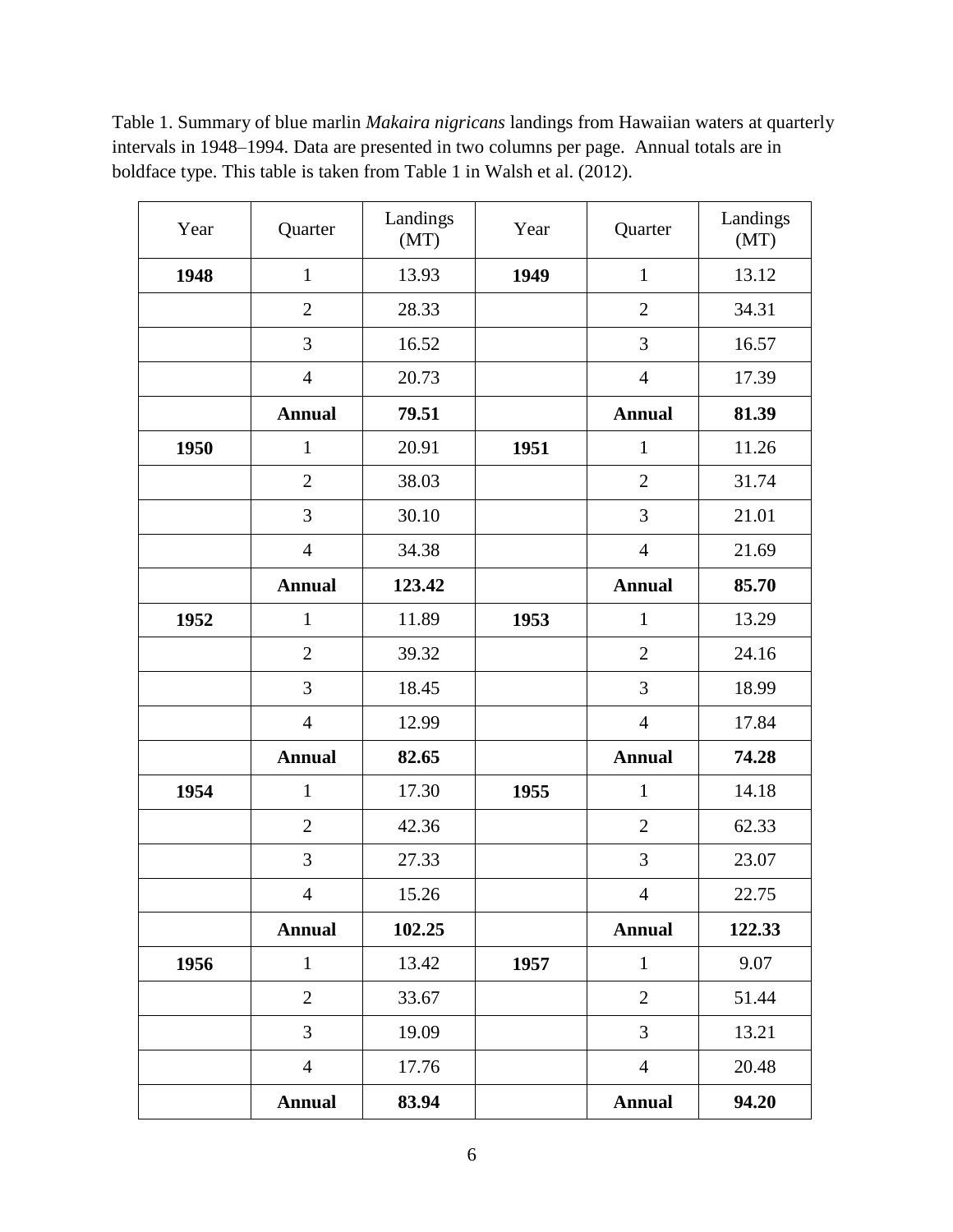# Table 1, continued.

| Year | Quarter        | Landings<br>(MT) | Year           | Quarter        | Landings<br>(MT) |
|------|----------------|------------------|----------------|----------------|------------------|
| 1958 | $\mathbf{1}$   | 11.43            | 1959           | $\mathbf{1}$   | 8.36             |
|      | $\overline{2}$ | 34.57            |                | $\overline{2}$ | 17.22            |
|      | 3              | 8.82             |                | 3              | 13.82            |
|      | $\overline{4}$ | 12.34            |                | $\overline{4}$ | 13.55            |
|      | <b>Annual</b>  | 67.16            |                | <b>Annual</b>  | 52.95            |
| 1960 | $\mathbf{1}$   | 3.79             | 1961           | $\mathbf{1}$   | 7.95             |
|      | $\overline{2}$ | 14.45            |                | $\overline{2}$ | 18.10            |
|      | 3              | 10.12            | $\overline{3}$ |                | 13.89            |
|      | $\overline{4}$ | 12.06            |                | $\overline{4}$ | 12.70            |
|      | <b>Annual</b>  | 40.42            |                | <b>Annual</b>  | 52.64            |
|      |                |                  |                |                |                  |
| 1962 | $\mathbf{1}$   | 6.35             | 1963           | $\mathbf{1}$   | 7.14             |
|      | $\overline{2}$ | 16.07            |                | $\overline{2}$ | 23.03            |
|      | 3              | 11.18            |                | 3              | 13.07            |
|      | $\overline{4}$ | 14.55            |                | $\overline{4}$ | 12.57            |
|      | <b>Annual</b>  | 48.15            |                | <b>Annual</b>  | 55.81            |
| 1964 | $\mathbf{1}$   | 7.13             | 1965           | $\mathbf{1}$   | 3.88             |
|      | $\overline{2}$ | 14.41            |                | $\overline{2}$ | 10.79            |
|      | 3              | 8.28             |                | 3              | 13.24            |
|      | $\overline{4}$ | 8.07             |                | $\overline{4}$ | 12.01            |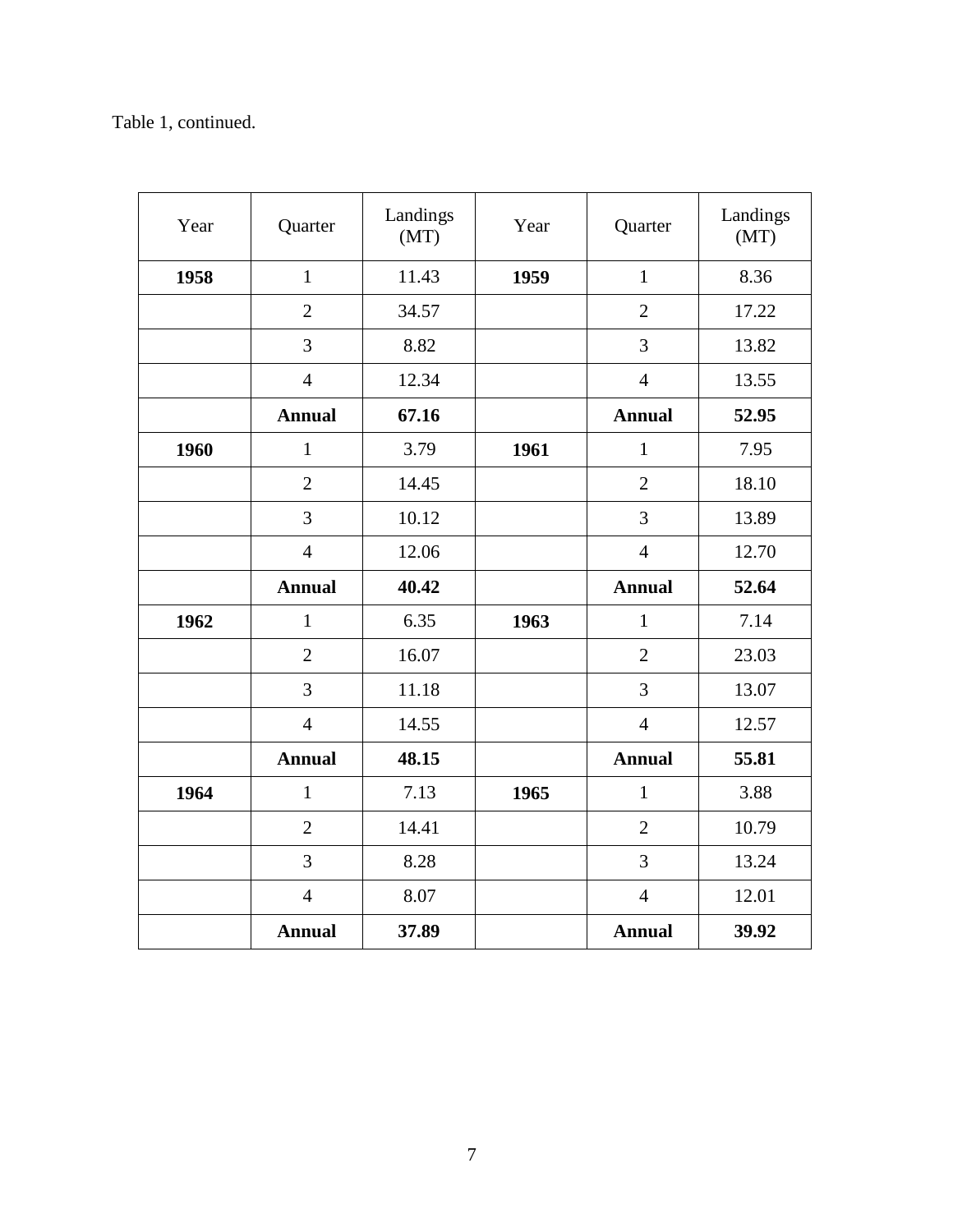Table 1, continued.

| Year | Quarter        | Landings<br>(MT) | Year | Quarter        | Landings<br>(MT) |
|------|----------------|------------------|------|----------------|------------------|
| 1966 | $\mathbf{1}$   | 2.89             | 1967 | $\mathbf{1}$   | 3.87             |
|      | $\overline{2}$ | 10.59            |      | $\overline{2}$ | 7.97             |
|      | 3              | 14.32            |      | 3              | 13.41            |
|      | $\overline{4}$ | 9.37             |      | $\overline{4}$ | 6.19             |
|      | <b>Annual</b>  | 37.17            |      | <b>Annual</b>  | 31.44            |
| 1968 | $\mathbf{1}$   | 3.94             | 1969 | $\mathbf{1}$   | 4.11             |
|      | $\overline{2}$ | 12.98            |      | $\overline{2}$ | 11.31            |
|      | 3              | 8.77             |      | 3              | 34.13            |
|      | $\overline{4}$ | 6.10             |      | $\overline{4}$ | 11.37            |
|      | <b>Annual</b>  | 31.79            |      | <b>Annual</b>  | 60.92            |
| 1970 | $\mathbf{1}$   | 2.22             | 1971 | $\mathbf{1}$   | 9.81             |
|      | $\overline{2}$ | 9.22             |      | $\overline{2}$ | 8.18             |
|      | 3              | 43.80            |      | 3              | 2.86             |
|      | $\overline{4}$ | 23.55            |      | $\overline{4}$ | 0.46             |
|      | <b>Annual</b>  | 78.79            |      | <b>Annual</b>  | 21.31            |
| 1972 | $\mathbf{1}$   | 0.47             | 1973 | $\mathbf{1}$   | 0.31             |
|      | $\overline{2}$ | 0.66             |      | $\overline{2}$ | 0.74             |
|      | 3              | 0.08             |      | 3              | 8.23             |
|      | $\overline{4}$ | 0.16             |      | $\overline{4}$ | 5.86             |
|      | <b>Annual</b>  | 1.37             |      | <b>Annual</b>  | 15.14            |
| 1974 | $\mathbf{1}$   | 3.10             | 1975 | $\mathbf{1}$   | 9.11             |
|      | $\overline{2}$ | 5.15             |      | $\overline{2}$ | 8.55             |
|      | 3              | 17.29            |      | 3              | 9.11             |
|      | $\overline{4}$ | 9.32             |      | $\overline{4}$ | 6.23             |
|      | <b>Annual</b>  | 34.86            |      | <b>Annual</b>  | 33.00            |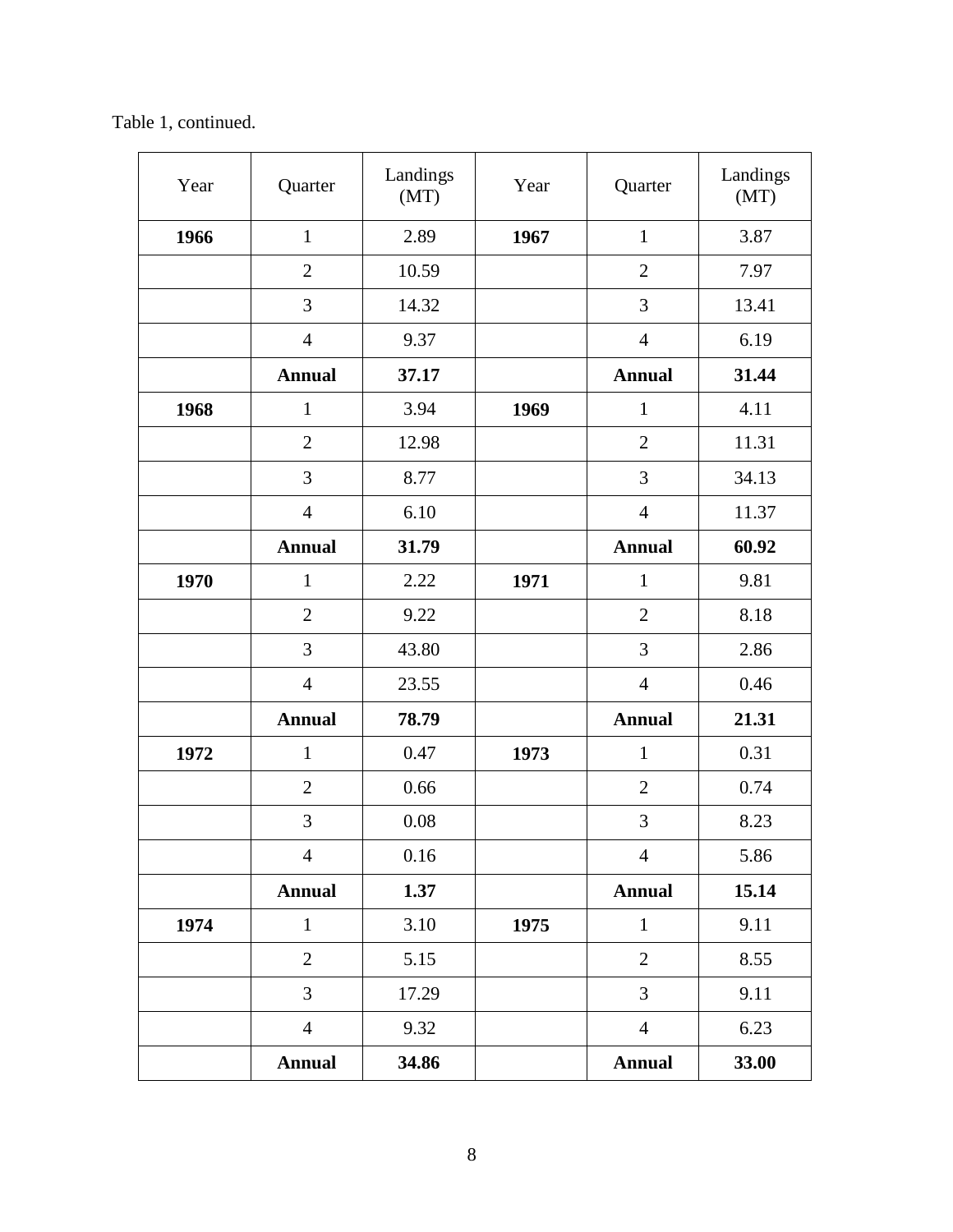Table 1, continued.

| Year | Quarter        | Landings<br>(MT) | Year | Quarter        | Landings<br>(MT) |
|------|----------------|------------------|------|----------------|------------------|
| 1976 | $\mathbf{1}$   | 3.59             | 1977 | $\mathbf{1}$   | 23.76            |
|      | $\overline{2}$ | 5.17             |      | $\overline{2}$ | 23.20            |
|      | 3              | 23.42            |      | 3              | 54.38            |
|      | $\overline{4}$ | 27.43            |      | $\overline{4}$ | 22.69            |
|      | <b>Annual</b>  | 59.61            |      | <b>Annual</b>  | 124.03           |
| 1978 | $\mathbf{1}$   | 19.44            | 1979 | $\mathbf{1}$   | 21.42            |
|      | $\overline{2}$ | 70.00            |      | $\overline{2}$ | 55.24            |
|      | 3              | 81.79            |      | 3              | 62.34            |
|      | $\overline{4}$ | 23.23            |      | $\overline{4}$ | 20.24            |
|      | <b>Annual</b>  | 194.46           |      | <b>Annual</b>  | 159.24           |
| 1980 | $\mathbf{1}$   | 19.73            | 1981 | $\mathbf{1}$   | 32.45            |
|      | $\overline{2}$ | 48.22            |      | $\overline{2}$ | 48.67            |
|      | 3              | 68.57            |      | 3              | 76.08            |
|      | $\overline{4}$ | 37.52            |      | $\overline{4}$ | 32.93            |
|      | <b>Annual</b>  | 174.04           |      | <b>Annual</b>  | 190.13           |
| 1982 | $\mathbf{1}$   | 28.52            | 1983 | $\mathbf{1}$   | 15.05            |
|      | $\overline{2}$ | 52.39            |      | $\overline{2}$ | 35.78            |
|      | 3              | 64.32            |      | 3              | 56.57            |
|      | $\overline{4}$ | 34.69            |      | $\overline{4}$ | 35.14            |
|      | <b>Annual</b>  | 179.92           |      | <b>Annual</b>  | 142.54           |
| 1984 | $\mathbf{1}$   | 18.85            | 1985 | $\mathbf{1}$   | 29.78            |
|      | $\overline{2}$ | 22.18            |      | $\overline{2}$ | 38.67            |
|      | 3              | 67.29            |      | 3              | 45.37            |
|      | $\overline{4}$ | 28.67            |      | $\overline{4}$ | 22.54            |
|      | <b>Annual</b>  | 136.99           |      | <b>Annual</b>  | 136.36           |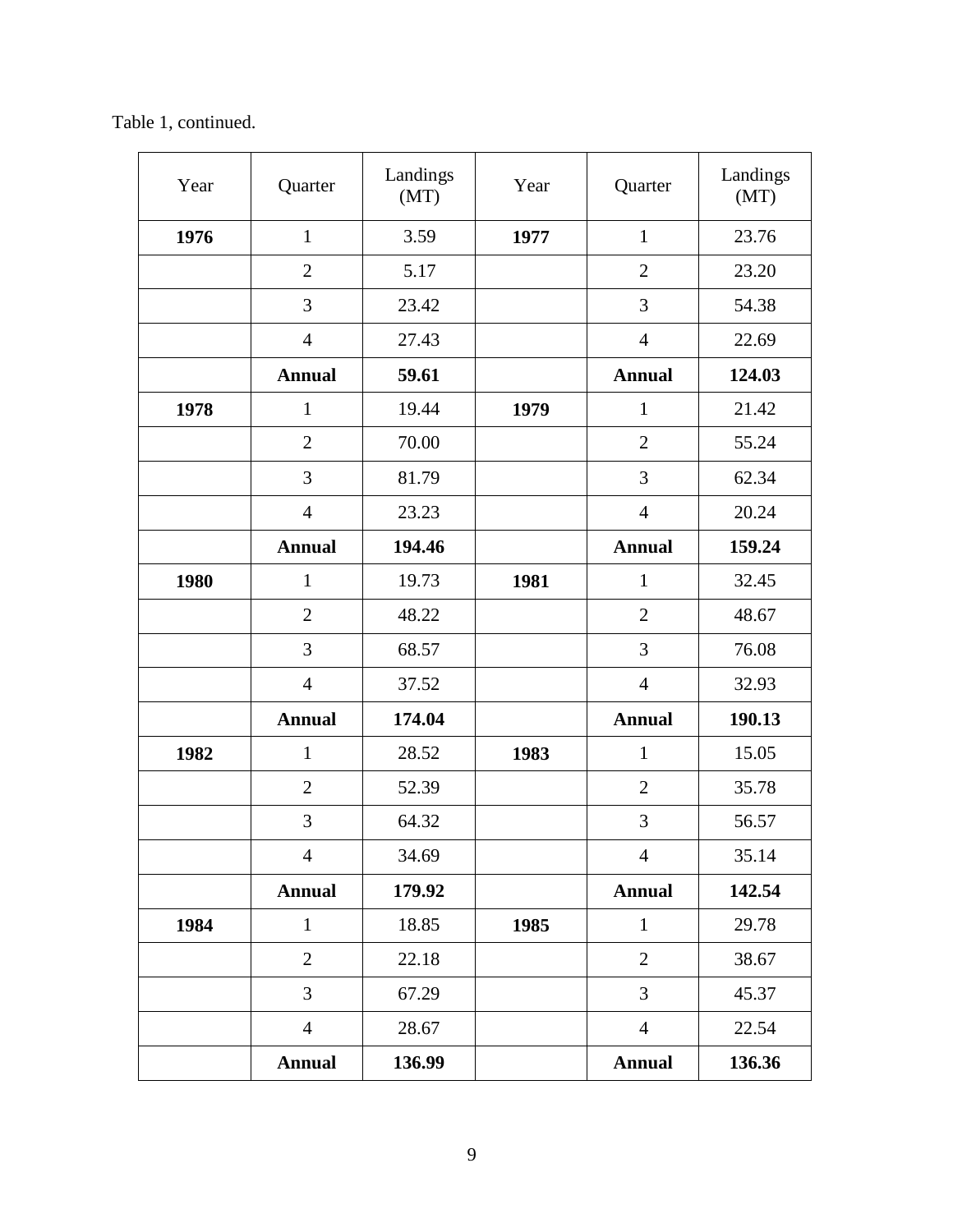Table 1, continued.

| Quarter        | Landings<br>(MT) | Year<br>Quarter |                | Landings<br>(MT) |
|----------------|------------------|-----------------|----------------|------------------|
| $\mathbf{1}$   | 34.54            | 1987            | $\mathbf{1}$   | 34.90            |
| $\overline{2}$ | 53.35            |                 | $\overline{2}$ | 60.15            |
| 3              | 74.93            |                 | 3              | 85.84            |
| $\overline{4}$ | 46.20            |                 | $\overline{4}$ | 58.66            |
| <b>Annual</b>  | 209.02           |                 | <b>Annual</b>  | 239.55           |
| $\mathbf{1}$   | 36.22            | 1989            | $\mathbf{1}$   | 70.88            |
| $\overline{2}$ | 34.62            |                 | $\overline{2}$ | 115.05           |
| 3              | 102.12           |                 | 3              | 145.96           |
| $\overline{4}$ | 91.11            |                 | $\overline{4}$ | 145.11           |
| <b>Annual</b>  | 264.07           |                 | <b>Annual</b>  | 477.00           |
| $\mathbf{1}$   | 73.61            | 1991            | $\mathbf{1}$   | 50.71            |
| $\overline{2}$ | 130.38           |                 | $\overline{2}$ | 153.37           |
| 3              | 215.52           |                 | 3              | 187.83           |
| $\overline{4}$ | 97.16            |                 | $\overline{4}$ | 142.88           |
| <b>Annual</b>  | 516.67           |                 | <b>Annual</b>  | 534.79           |
| $\mathbf{1}$   | 80.25            | 1993            | $\mathbf{1}$   | 27.76            |
| $\overline{2}$ | 95.71            |                 | $\overline{2}$ | 79.31            |
| 3              | 131.88           |                 | 3              | 214.35           |
| $\overline{4}$ | 59.70            |                 | $\overline{4}$ | 145.26           |
| <b>Annual</b>  | 367.54           |                 | <b>Annual</b>  | 466.68           |
| $\mathbf{1}$   | 91.38            |                 |                |                  |
| $\overline{2}$ | 115.78           |                 |                |                  |
| 3              | 247.77           |                 |                |                  |
| $\overline{4}$ | 69.56            |                 |                |                  |
| <b>Annual</b>  | 524.49           |                 |                |                  |
|                |                  |                 |                |                  |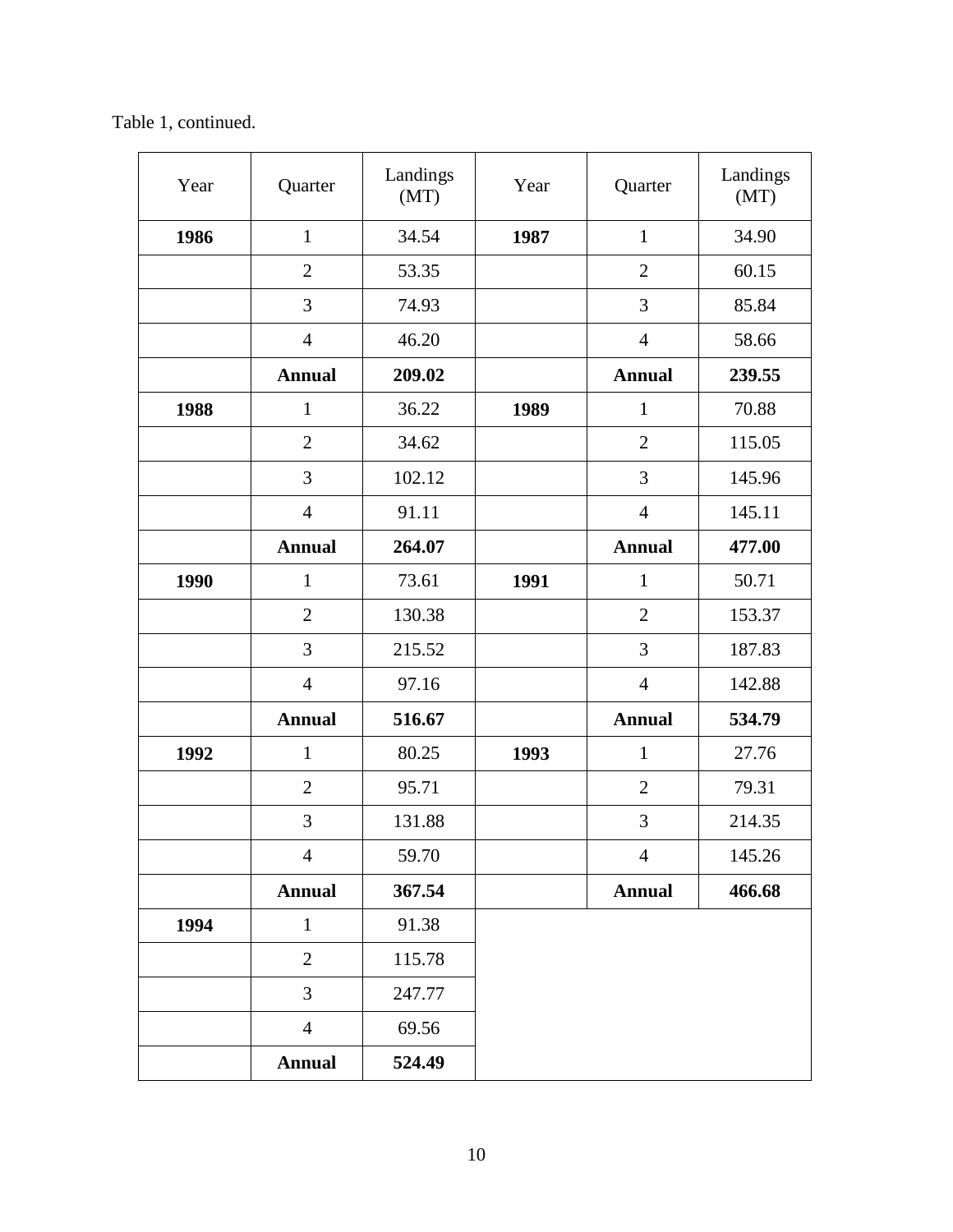| Year | Quarter             | Catch<br>(number<br>caught) | Year | Quarter        | Catch<br>(number<br>caught) |
|------|---------------------|-----------------------------|------|----------------|-----------------------------|
| 1995 | $\mathbf{1}$        | 377                         | 1996 | $\mathbf{1}$   | 974                         |
|      | $\mathbf{2}$        | 1435                        |      | $\overline{2}$ | 1157                        |
|      | 3                   | 1352                        |      | 3              | 852                         |
|      | $\overline{4}$      | 1522                        |      | $\overline{4}$ | 797                         |
|      | <b>Annual total</b> | 4686                        |      | <b>Annual</b>  | 3780                        |
| 1997 | $\mathbf{1}$        | 456                         | 1998 | $\mathbf{1}$   | 416                         |
|      | $\overline{2}$      | 2975                        |      | $\overline{2}$ | 780                         |
|      | 3                   | 3538                        |      | 3              | 1096                        |
|      | $\overline{4}$      | 1327                        |      | $\overline{4}$ | 841                         |
|      | <b>Annual</b>       | 8296                        |      | <b>Annual</b>  | 3133                        |
| 1999 | $\mathbf{1}$        | 393                         | 2000 | $\mathbf{1}$   | 202                         |
|      | $\overline{2}$      | 916                         |      | $\overline{2}$ | 622                         |
|      | 3                   | 967                         |      | 3              | 1784                        |
|      | $\overline{4}$      | 461                         |      | $\overline{4}$ | 983                         |
|      | <b>Annual</b>       | 2737                        |      | <b>Annual</b>  | 3591                        |
| 2001 | $\mathbf{1}$        | 277                         | 2002 | $\mathbf 1$    | 533                         |
|      | $\mathbf{2}$        | 954                         |      | $\mathbf{2}$   | 1110                        |
|      | 3                   | 1600                        |      | 3              | 859                         |
|      | $\overline{4}$      | 880                         |      | $\overline{4}$ | 326                         |
|      | <b>Annual</b>       | 3711                        |      | <b>Annual</b>  | 2828                        |
| 2003 | $\mathbf{1}$        | 510                         | 2004 | $\mathbf{1}$   | 846                         |
|      | $\overline{2}$      | 1702                        |      | $\overline{2}$ | 1232                        |
|      | $\overline{3}$      | 487                         |      | 3              | 916                         |
|      | $\overline{4}$      | 972                         |      | $\overline{4}$ | 694                         |
|      | <b>Annual</b>       | 3671                        |      | <b>Annual</b>  | 3688                        |

Table 2. Corrected quarterly and annual blue marlin *Makaira nigricans* catch totals in the Hawaii-based pelagic longline fishery in 1995−2011, including PIROP and logbook data.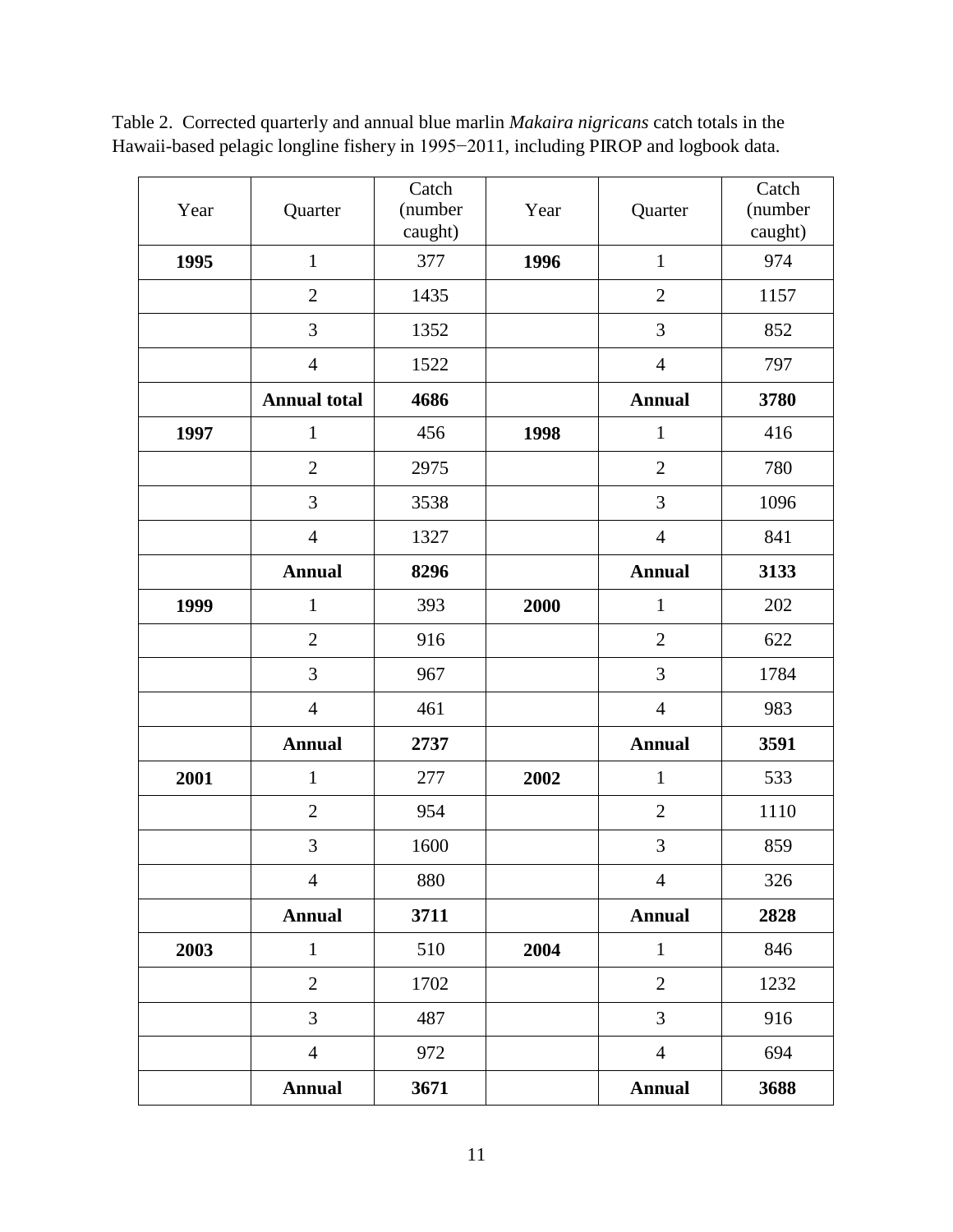Table 2, continued.

| Year | Quarter        | Catch<br>(number<br>caught) | Year | Quarter        | Catch<br>(number<br>caught) |
|------|----------------|-----------------------------|------|----------------|-----------------------------|
| 2005 | $\mathbf{1}$   | 772                         | 2006 | $\mathbf{1}$   | 561                         |
|      | $\overline{2}$ | 1349                        |      | $\overline{2}$ | 1391                        |
|      | 3              | 665                         |      | 3              | 1136                        |
|      | $\overline{4}$ | 696                         |      | $\overline{4}$ | 1245                        |
|      | <b>Annual</b>  | 3482                        |      | <b>Annual</b>  | 4333                        |
| 2007 | $\mathbf{1}$   | 489                         | 2008 | $\mathbf{1}$   | 696                         |
|      | $\overline{2}$ | 854                         |      | $\overline{2}$ | 1133                        |
|      | 3              | 580                         |      | 3              | 686                         |
|      | $\overline{4}$ | 752                         |      | $\overline{4}$ | 884                         |
|      | <b>Annual</b>  | 2675                        |      | <b>Annual</b>  | 3399                        |
| 2009 | $\mathbf{1}$   | 567                         | 2010 | $\mathbf{1}$   | 381                         |
|      | $\overline{2}$ | 1503                        |      | $\overline{2}$ | 1343                        |
|      | $\overline{3}$ | 1136                        |      | 3              | 883                         |
|      | $\overline{4}$ | 400                         |      | $\overline{4}$ | 415                         |
|      | <b>Annual</b>  | 3606                        |      | <b>Annual</b>  | 3022                        |
| 2011 | $\mathbf{1}$   | 764                         |      |                |                             |
|      | $\overline{2}$ | 1298                        |      |                |                             |
|      | 3              | 681                         |      |                |                             |
|      | $\overline{4}$ | 723                         |      |                |                             |
|      | <b>Annual</b>  | 3466                        |      |                |                             |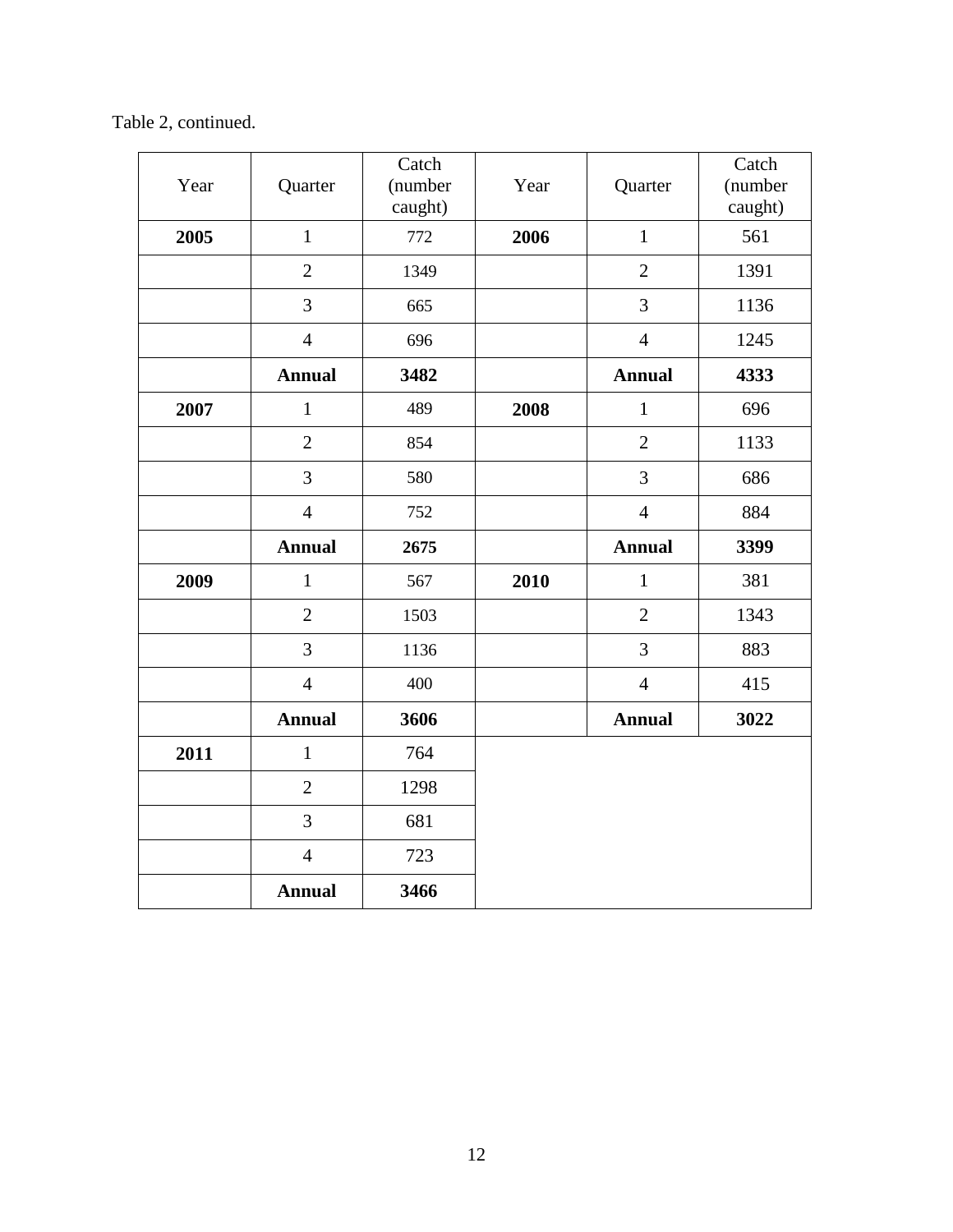Table 3. Estimated annual catches of blue marlin *Makaira nigricans* in the Hawaii-based longline fishery in 1995–2011arranged according to the source reporting the catch. The nominal catch values are taken from the official NMFS statistics posted on the PIFSC website. Total corrected catch is the sum of fishery observer data and total corrected logbook catch.

| Year | Fishery<br>observer<br>data | Logbooks<br>(Accepted<br>data) | Logbooks<br>(Corrected<br>data) | Total<br>corrected<br>logbook<br>catch | <b>Total</b><br>corrected<br>catch | Nominal<br>catch | $\Delta$ (Nominal<br>- corrected) |
|------|-----------------------------|--------------------------------|---------------------------------|----------------------------------------|------------------------------------|------------------|-----------------------------------|
| 1995 | 344                         | 3441                           | 901                             | 4342                                   | 4686                               | 8721             | 4035                              |
| 1996 | 357                         | 3027                           | 396                             | 3243                                   | 3780                               | 6555             | 2775                              |
| 1997 | 250                         | 7536                           | 510                             | 8046                                   | 8296                               | 8224             | $-72$                             |
| 1998 | 274                         | 2671                           | 188                             | 2859                                   | 3133                               | 5315             | 2182                              |
| 1999 | 100                         | 2428                           | 209                             | 2637                                   | 2737                               | 4833             | 2196                              |
| 2000 | 677                         | 2347                           | 567                             | 2914                                   | 3591                               | 4577             | 986                               |
| 2001 | 1049                        | 2331                           | 331                             | 2662                                   | 3711                               | 5983             | 2272                              |
| 2002 | 819                         | 1932                           | 77                              | 2009                                   | 2828                               | 3830             | 552                               |
| 2003 | 988                         | 2461                           | 222                             | 2683                                   | 3671                               | 5590             | 1919                              |
| 2004 | 1074                        | 2552                           | 62                              | 2614                                   | 3688                               | 4768             | 1080                              |
| 2005 | 1024                        | 2380                           | 78                              | 2458                                   | 3482                               | 4243             | 761                               |
| 2006 | 1219                        | 2982                           | 132                             | 3114                                   | 4333                               | 5705             | 1372                              |
| 2007 | 686                         | 1953                           | 36                              | 1989                                   | 2675                               | 3304             | 629                               |
| 2008 | 1096                        | 2268                           | 35                              | 2303                                   | 3399                               | 4192             | 793                               |
| 2009 | 1067                        | 2415                           | 124                             | 2539                                   | 3606                               | 4260             | 654                               |
| 2010 | 765                         | 2180                           | 77                              | 2257                                   | 3022                               | 3511             | 489                               |
| 2011 | 840                         | 2577                           | 49                              | 2626                                   | 3466                               | 4528             | 1062                              |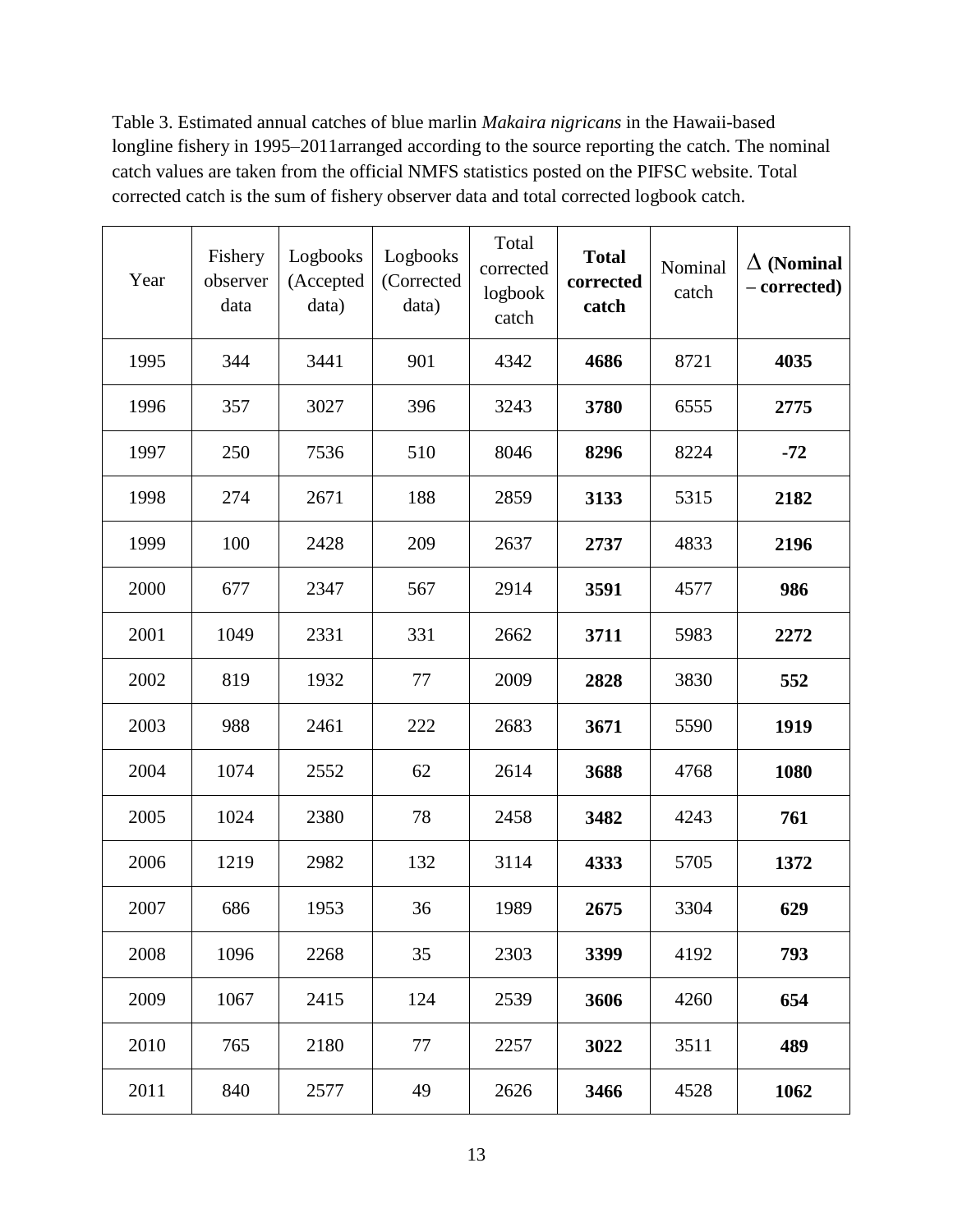| Year | Quarter             | Metric tons | Year | Quarter        | Metric tons |
|------|---------------------|-------------|------|----------------|-------------|
| 1995 | $\mathbf{1}$        | 16.83       | 1996 | $\mathbf{1}$   | 63.70       |
|      | $\mathbf{2}$        | 102.95      |      | $\mathbf{2}$   | 87.82       |
|      | 3                   | 91.19       |      | 3              | 56.50       |
|      | $\overline{4}$      | 117.48      |      | $\overline{4}$ | 45.80       |
|      | <b>Annual total</b> | 328.45      |      | <b>Annual</b>  | 253.82      |
| 1997 | $\mathbf{1}$        | 26.20       | 1998 | $\mathbf{1}$   | 30.09       |
|      | $\overline{2}$      | 164.55      |      | $\overline{2}$ | 52.46       |
|      | 3                   | 215.39      |      | 3              | 84.36       |
|      | $\overline{4}$      | 94.43       |      | $\overline{4}$ | 60.18       |
|      | <b>Annual</b>       | 500.57      |      | <b>Annual</b>  | 227.09      |
| 1999 | $\mathbf{1}$        | 21.45       | 2000 | $\mathbf{1}$   | 15.95       |
|      | $\mathbf{2}$        | 63.31       |      | $\mathbf{2}$   | 48.98       |
|      | 3                   | 74.31       |      | 3              | 133.42      |
|      | $\overline{4}$      | 40.03       |      | $\overline{4}$ | 62.90       |
|      | <b>Annual</b>       | 199.10      |      | <b>Annual</b>  | 261.25      |
| 2001 | $\mathbf{1}$        | 18.58       | 2002 | $\mathbf{1}$   | 34.28       |
|      | $\overline{2}$      | 57.67       |      | $\overline{2}$ | 75.13       |
|      | 3                   | 103.23      |      | $\mathfrak{Z}$ | 56.73       |
|      | $\overline{4}$      | 59.63       |      | 4              | 37.55       |
|      | <b>Annual</b>       | 239.11      |      | <b>Annual</b>  | 203.69      |
| 2003 | $\mathbf{1}$        | 24.98       | 2004 | $\mathbf{1}$   | 48.94       |
|      | $\overline{2}$      | 108.53      |      | $\mathbf{2}$   | 76.49       |
|      | $\overline{3}$      | 39.62       |      | 3              | 42.98       |
|      | $\overline{4}$      | 62.48       |      | $\overline{4}$ | 37.55       |
|      | <b>Annual</b>       | 235.61      |      | <b>Annual</b>  | 205.96      |

Table 4. Estimated annual and quarterly catches (metric tons) of blue marlin *Makaira nigricans* in the Hawaii-based pelagic longline fishery in 1995−2011 obtained by multiplying the corrected catch in numbers by the quarterly mean weight per fish.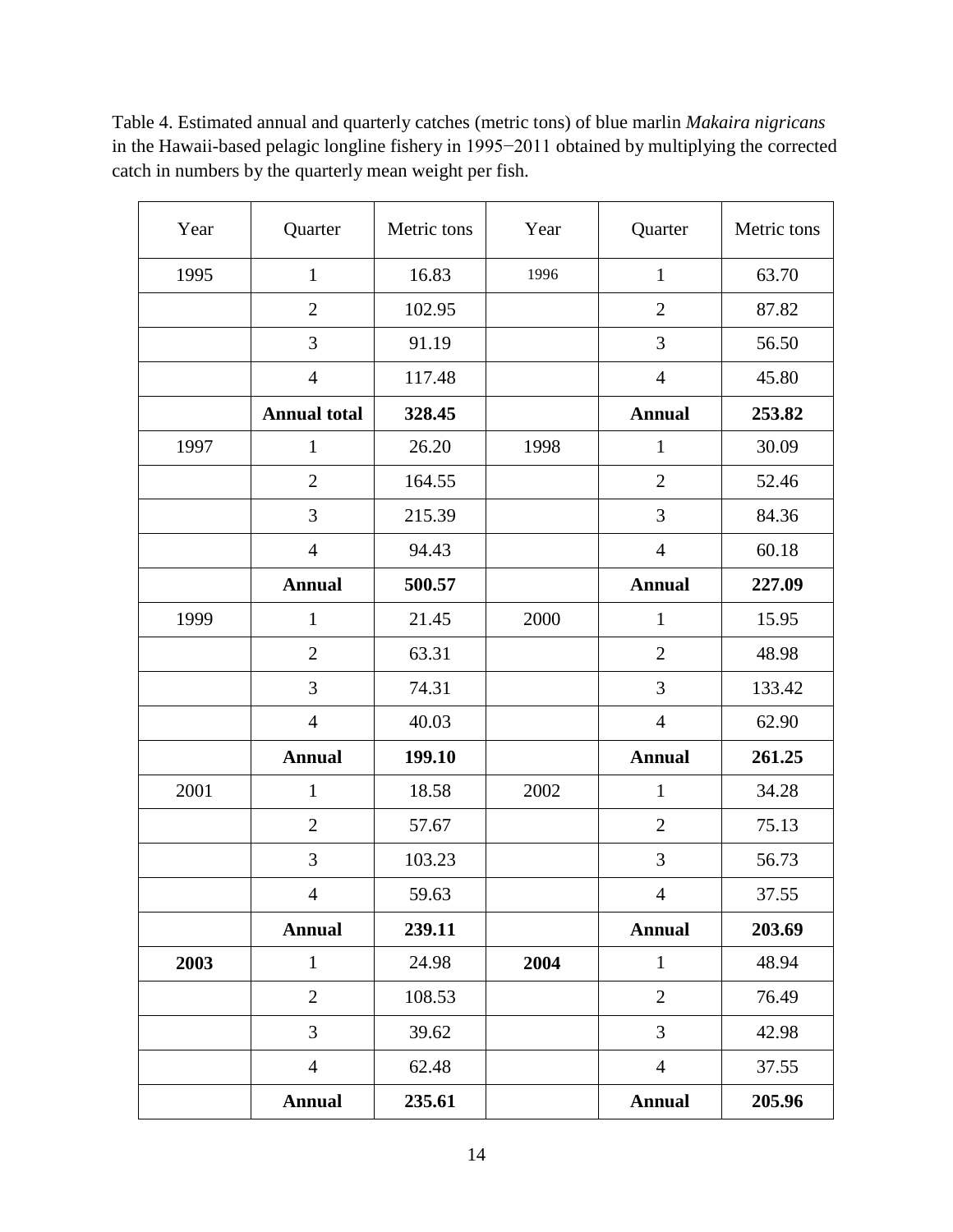Table 4, continued.

| Year | Quarter        | Metric tons | Year | Quarter        | Metric tons |
|------|----------------|-------------|------|----------------|-------------|
| 2005 | $\mathbf{1}$   | 47.41       | 2006 | $\mathbf{1}$   | 37.78       |
|      | $\overline{2}$ | 109.19      |      | $\overline{2}$ | 94.94       |
|      | 3              | 66.81       |      | 3              | 88.58       |
|      | $\overline{4}$ | 56.52       |      | $\overline{4}$ | 89.47       |
|      | <b>Annual</b>  | 279.93      |      | <b>Annual</b>  | 310.77      |
| 2007 | $\mathbf{1}$   | 35.11       | 2008 | $\mathbf{1}$   | 42.69       |
|      | $\overline{2}$ | 70.16       |      | $\overline{2}$ | 91.04       |
|      | 3              | 57.00       |      | 3              | 65.31       |
|      | $\overline{4}$ | 53.10       |      | $\overline{4}$ | 77.84       |
|      | <b>Annual</b>  | 215.37      |      | <b>Annual</b>  | 276.88      |
| 2009 | $\mathbf{1}$   | 43.95       | 2010 | $\mathbf{1}$   | 28.91       |
|      | $\overline{2}$ | 116.03      |      | $\overline{2}$ | 106.28      |
|      | 3              | 96.16       |      | 3              | 80.36       |
|      | $\overline{4}$ | 45.22       |      | $\overline{4}$ | 48.72       |
|      | <b>Annual</b>  | 301.36      |      | <b>Annual</b>  | 264.27      |
| 2011 | $\mathbf{1}$   | 57.62       |      |                |             |
|      | $\mathbf{2}$   | 106.63      |      |                |             |
|      | 3              | 63.07       |      |                |             |
|      | $\overline{4}$ | 64.72       |      |                |             |
|      | <b>Annual</b>  | 292.04      |      |                |             |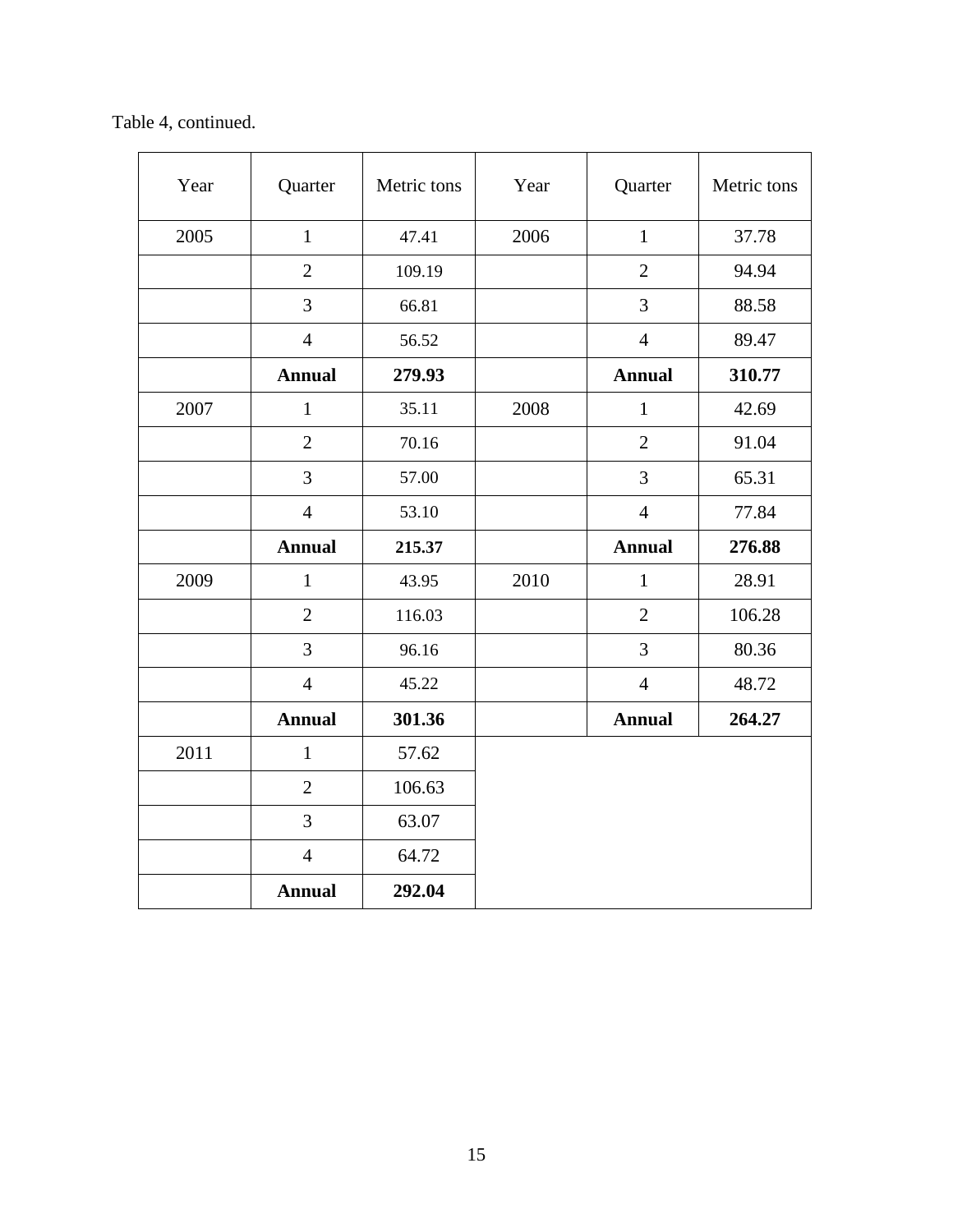# **APPENDIX**

## **Catch History Correction: 1995−2011**

This appendix presents detailed methodology and results regarding the catch history correction for 1995−2011. The contents are intended to elucidate the reporting bias requiring catch data correction (Table A1) and the methods used for correction (Table A2).

## **Methods**

Evaluation of logbook data on observed trips

Table A1 presents descriptive catch statistics from observed and unobserved fishing trips. The observed trips were analyzed on an annual basis. The mean difference (i.e., observer-logbook) was calculated for each trip, and a paired *t*-test was computed for each year using the one-sided alternative that the mean difference was negative. Trip means were used to reduce the likelihood of spurious results caused by very large sample sizes as would have been the case with set-level data. Although these were repeated tests, *P<*0.05 was used as the significance criterion because this reporting bias has been thoroughly documented (Walsh et al. 2005; 2007).

Six of these annual differences (1996, 1997, 1999, 2001, 2002, 2005) were significant (all tests,  $P < 0.05$ ). This indicated that upward bias in self-reported blue marlin catch data caused by species misidentifications sometimes occurred even in the presence of fishery observers.

Evaluation of logbook data on unobserved trips

The accuracy of catch data from unobserved fishing trips was assessed by comparing logbook data to estimates predicted by a zero-inflated negative binomial model, which was selected as the best-fitting CPUE standardization model for blue marlin (Walsh et al. 2013). This approach to data evaluation, in which a statistical model is used to predict catches as a comparison standard for catches reported in logbooks from unobserved fishing trips in this fishery, was developed by Walsh and Kleiber (2001) for blue sharks *Prionace glauca*. Istiophorid billfish catch histories were corrected in previous studies (Walsh et al. 2005; 2007) using methods similar to those employed for blue sharks, except that public fish auction sales records were available to verify (or not) the suspected misidentifications.

This work differed from the previous blue marlin studies (Walsh et al. 2005; 2007) in two main respects. The first is that a different type of statistical model was used for data evaluation. The second is that catch correction was conducted from a different perspective, reflecting different priorities. Previously, rigorous criteria (e.g., at least two sets that were apparent outliers on a trip) were established for correction of logbook values because the highest priority was avoidance of removing unusual but possibly correct data (Walsh et al. 2005; 2007). At present,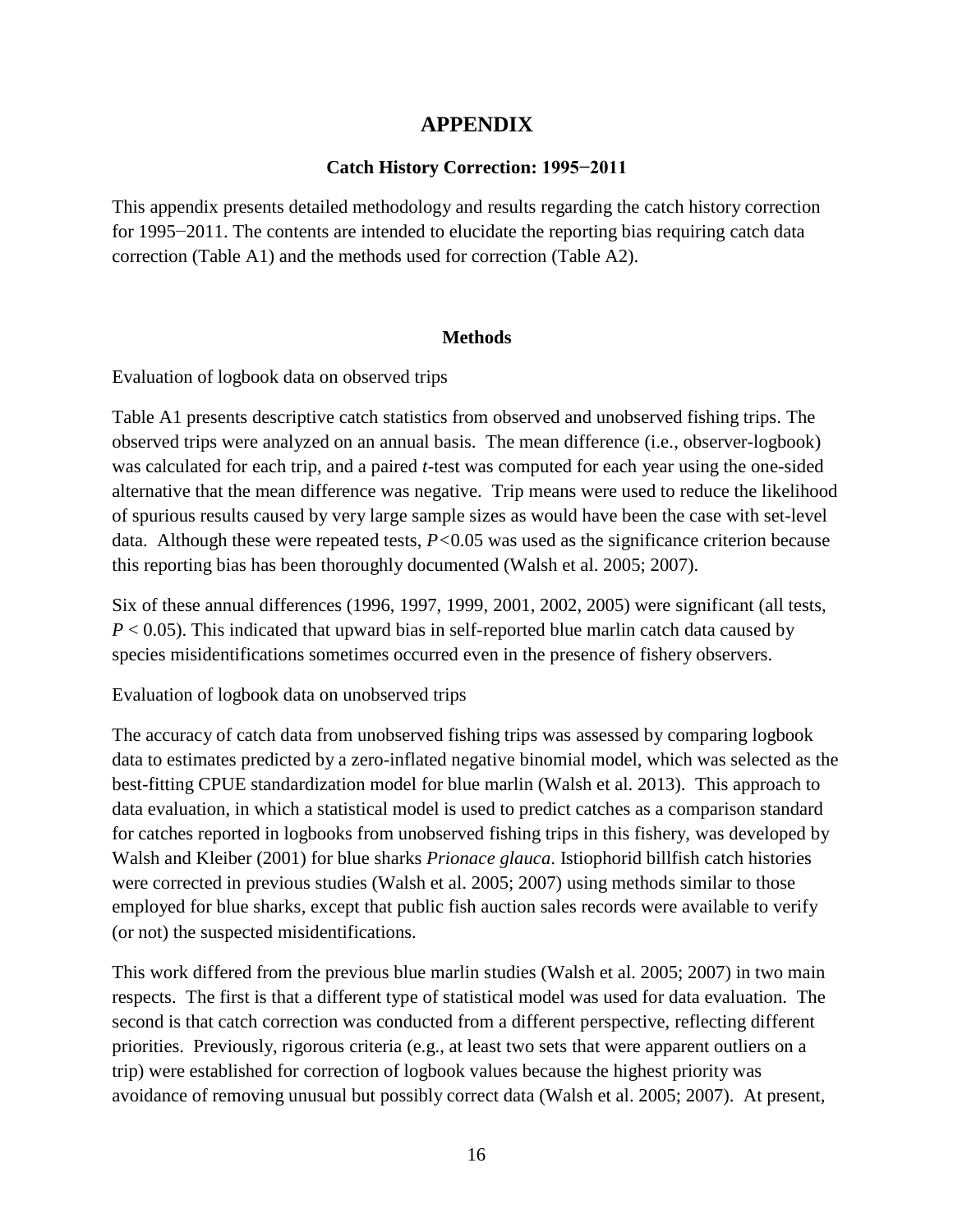however, the priority was to remove as many inaccuracies as possible from the catch data. Therefore, sets with catches that appeared to be outliers were replaced with predicted catches unless previously verified (Walsh et al. 2005; 2007). Specifically, many longline trips in the latter half of 1997 had large catches of blue marlin verified by fish auction sales records; these catches consisted primarily of fish that were significantly smaller than those caught in the corresponding seasons of all other years in the study (Walsh et al. 2007).

In this study, catch and operational data from the PIROP were used to fit a zero-inflated negative binomial model according to procedures outlined in Zuur et al. (2009). Full details regarding the model fitting process are presented in Walsh et al. (2013).

Blue marlin catches on unobserved sets were predicted (Crawley 2009) by applying the model coefficients to the values of the same explanatory variables in the logbook reports. Table A2 presents summary statistics for the explanatory variables in both the model fitting (observer) and application (logbook) data sets.

Imputations were required for three of the explanatory variables in order to have complete cases necessary for the explanatory variables. The sea surface temperature (SST) was missing for 0.8% of the sets; these were replaced by within-trip mean values or the monthly mean for the fishery sector within the fishing region. Hooks per float were missing from 0.9% of the sets because this field was added to the logbook form in 1995. These values were estimated by regressing hooks per float on hook numbers when vessels with missing values did report hooks per float. Bait types were missing from 27.0% of the logbook reports. These were imputed according to vessel history.

After predicting catches, the linear regression of the reported catches on the predictions was computed and the studentized residuals (SR) were extracted. "Large" SR were defined as  $\geq 2$ . These sets were often the suspected misidentifications.

The catches from sets with large SR except from 1997 were replaced with the model predictions rounded to the nearest integer. The large SR were then tabulated by vessels, and vessels with  $\geq$ 100 were checked again using a one-sided alternative. Catches from sets with SR $>$ 1.7 were replaced with predicted values.

All computations were performed in R Version 2.14.1 for Windows or R Version 2.12.0 for Linux (R Development Core Team 2008). The zero-inflated negative binomial model was computed with the "pscl" library.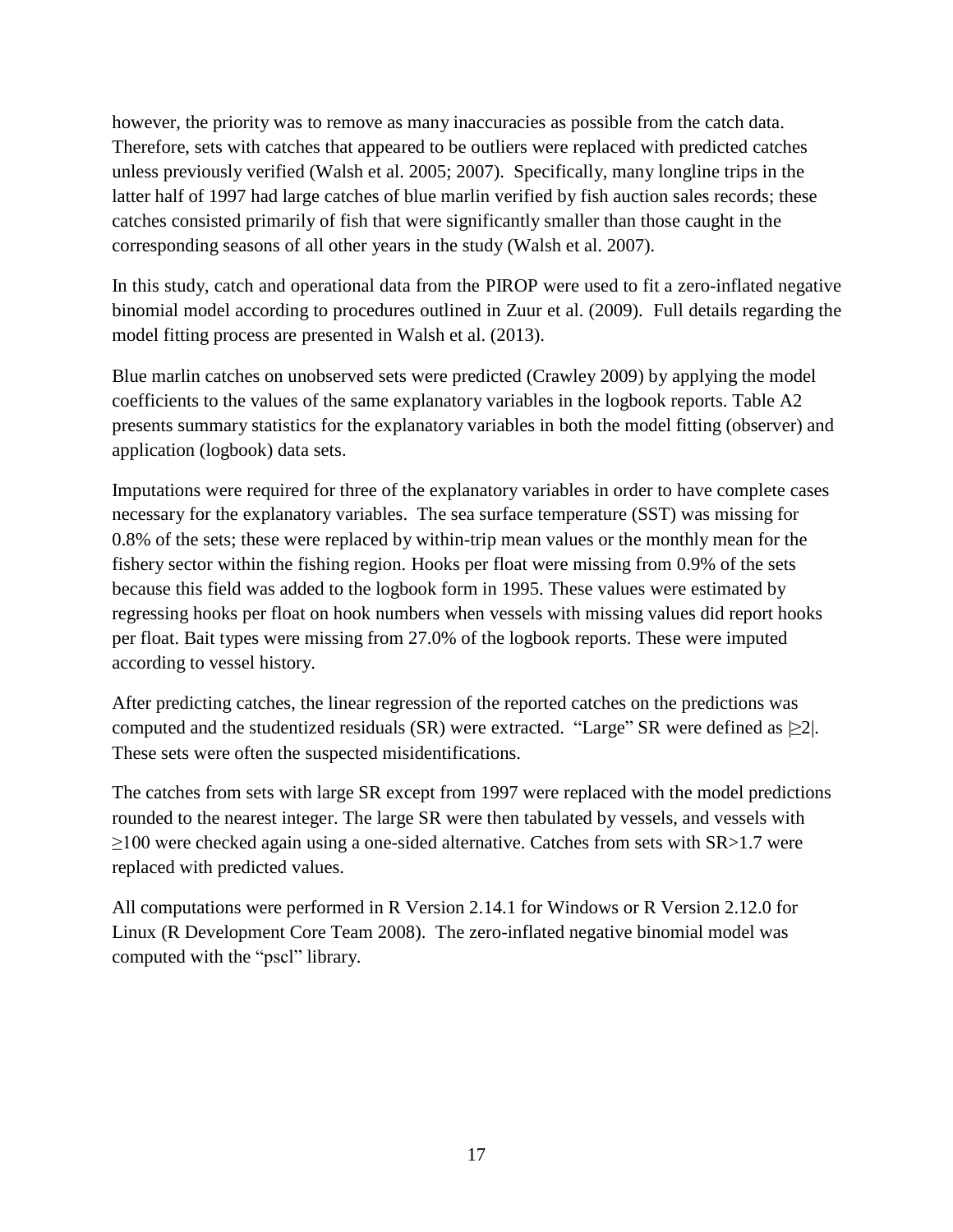Table A1. Summary of nominal catch statistics for blue marlin *Makaira nigricans* in the Hawaiibased longline fishery in 1995–2011. Catches were reported by PIROP observers and in commercial logbooks. The entries for the mean catches per set and nominal CPUE are the mean±SD.

| Data source                                           | <b>Sets</b> | Total catch | Mean catch<br>per set<br>$(\pm SD)$ | Mean<br>nominal<br><b>CPUE</b><br>$(\pm SD)$ | Retained | Released |
|-------------------------------------------------------|-------------|-------------|-------------------------------------|----------------------------------------------|----------|----------|
| <b>PIROP</b><br><b>Observers</b>                      | 51530       | 12629       | $0.25 \pm 0.71$                     | $0.144 \pm 0.496$                            | 95.2%    | 4.8%     |
| Commercial<br>logbooks<br>(Observed)                  | 51530       | 13610       | $0.26 \pm 0.84$                     | $0.160 \pm 0.601$                            | 97.0%    | 3.0%     |
| Commercial<br>logbooks<br>(Unobserved)                | 208436      | 75510       | $0.36 \pm 1.08$                     | $0.258 \pm 1.056$                            | 98.0%    | 2.0%     |
| <b>PIROP</b><br>Observers &<br>Commercial<br>logbooks | 259966      | 88139       | $0.34 \pm 1.02$                     | $0.235 \pm 0.989$                            | 97.6%    | 2.4%     |